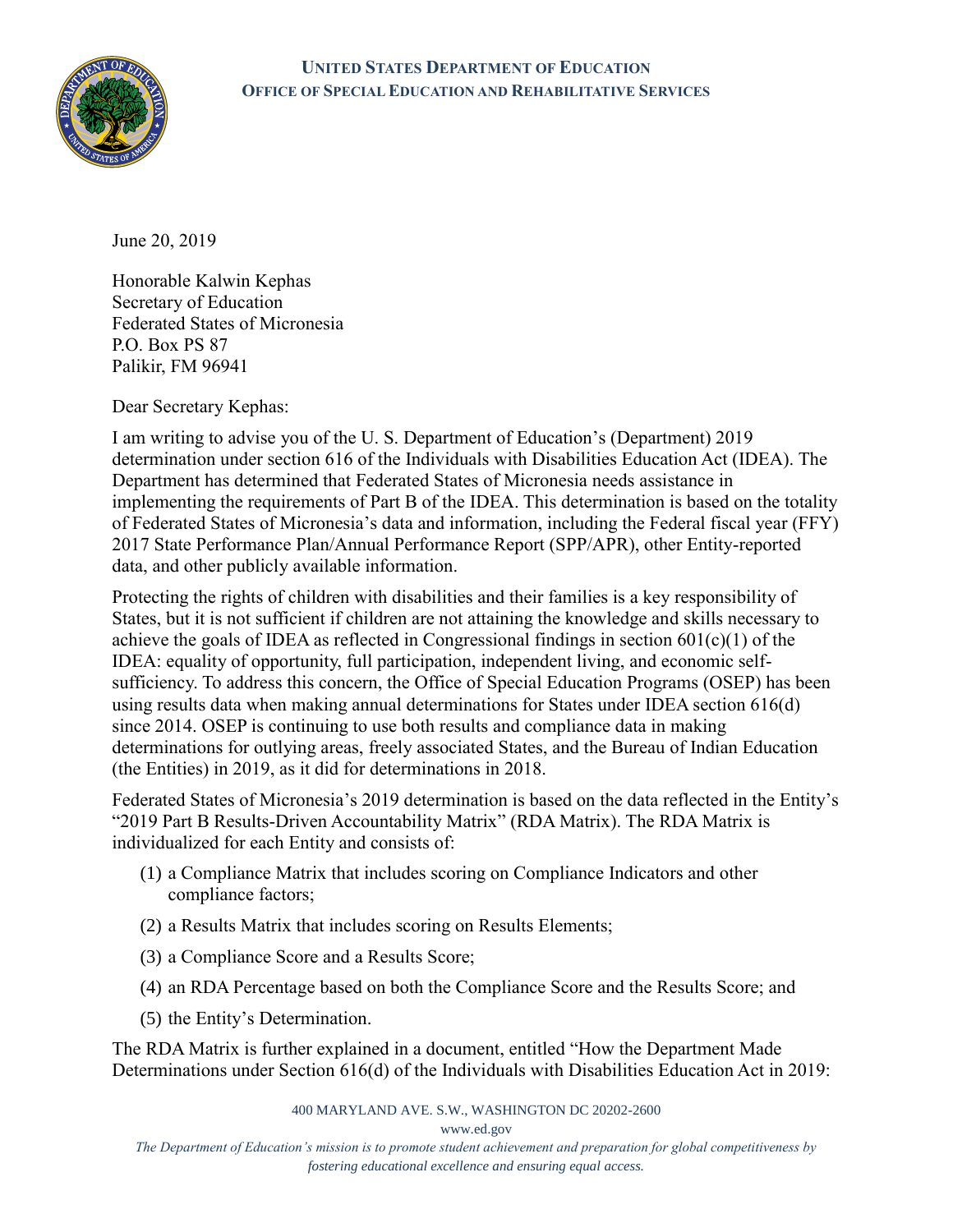Freely Associated States, Outlying Areas, and the Bureau of Indian Education-Part B" (HTDMD).

The specifics of the determination procedures and criteria are set forth in the HTDMD and reflected in the RDA Matrix for Federated States of Micronesia. In making Part B determinations in 2019, OSEP used results data related to:

- (1) the participation of children with disabilities (CWD) on regular Statewide assessments;
- (2) the percentage of CWD who graduated with a regular high school diploma; and
- (3) the percentage of CWD who dropped out.

The Secretary is considering modifying the factors the Department will use in making its determinations in June 2020 as part of its continuing emphasis on results for children with disabilities. Section 616(a)(2) of the IDEA requires that the primary focus of IDEA monitoring must be on improving educational results and functional outcomes for all children with disabilities, and ensuring that States meet the IDEA program requirements, with an emphasis on those requirements that are most closely related to improving educational results for children with disabilities.

The proposed Part B determinations process will include the same compliance factors as in past years, with one addition. For the 2020 determinations, rather than weighting each compliance factor equally, OSEP is considering assigning greater weight to those compliance factors most directly related to improving results for children with disabilities. For the 2020 determinations process we are also considering, as two additional results factors, State-reported data on: preschool child outcomes and the State Systemic Improvement Plan (SSIP). Using preschool outcomes for Part B determinations is consistent with the use of the early childhood outcomes factor that has been used for Part C determinations since 2015. Use of this factor emphasizes the importance of preschool outcomes in promoting later school success for students with disabilities. The inclusion of the SSIP as a results factor in making determinations would continue OSEP's emphasis on incorporating a results-driven approach as States identify evidence-based practices that lead to improved outcomes for children and youth with disabilities. In addition, we are considering several changes to the results factors related to the participation and performance of children with disabilities on assessments, including: (1) using Statewide assessment results, rather than the National Assessment of Educational Progress performance data; (2) looking at year-to-year improvements in Statewide assessment results and taking into account the full Statewide assessment system, including alternate assessments; and (3) no longer comparing each State's assessment performance with that of other States. Finally, OSEP will be revisiting ways of measuring improvement in the graduation rate of students with disabilities. As we consider changes to how we use the data under these factors in making the Department's 2020 determinations, OSEP will provide parents, States, entities, LEAs, and other stakeholders with an opportunity to comment and provide input through OSEP's Leadership Conference in July 2019 and other meetings.

You may access the results of OSEP's review of Federated States of Micronesia's SPP/APR and other relevant data by accessing the SPP/APR module using your Entity-specific log-on information at [https://osep.grads360.org.](https://osep.grads360.org/) When you access Federated States of Micronesia's SPP/APR on the site, you will find, in applicable Indicators 1 through 16, the OSEP Response to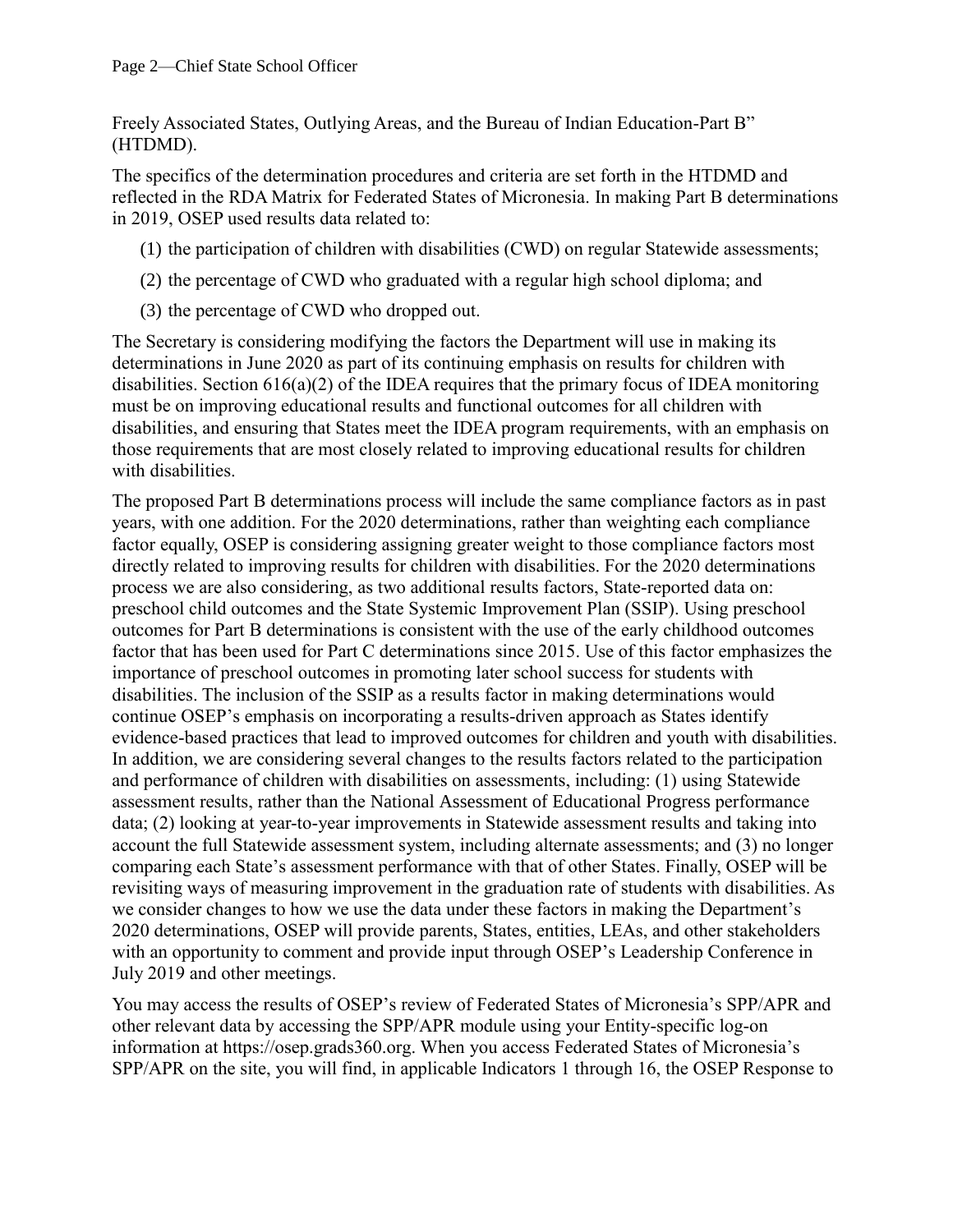the indicator and any actions that the Entity is required to take. The actions that the Entity is required to take are in two places:

- (1) actions related to the correction of findings of noncompliance are in the "OSEP Response" section of the indicator; and
- (2) any other actions that the Entity is required to take are in the "Required Actions" section of the indicator.

It is important for you to review the Introduction to the SPP/APR, which may also include language in the "OSEP Response" and/or "Required Actions" sections.

You will also find all of the following important documents saved as attachments to the Progress Page:

- (1) Federated States of Micronesia's RDA Matrix;
- (2) the HTDMD document;
- (3) a spreadsheet entitled "2019 Data Rubric Part B," which shows how OSEP calculated Federated States of Micronesia's "Timely and Accurate State-Reported Data" score in the Compliance Matrix; and
- (4) a document entitled "Dispute Resolution 2017-18," which includes the IDEA section 618 data that OSEP used to calculate Federated States of Micronesia's "Timely State Complaint Decisions" and "Timely Due Process Hearing Decisions" scores in the Compliance Matrix.

As noted above, Federated States of Micronesia's 2019 determination is Needs Assistance. A State's or Entity's 2019 RDA Determination is Needs Assistance if the RDA Percentage is at least 60% but less than 80%. A State or Entity would also be Needs Assistance if its RDA Determination percentage is 80% or above but the Department has imposed Special or Specific Conditions on the State's or Entity's last three IDEA Part B grant awards (for FFYs 2016, 2017, and 2018), and those Specific Conditions are in effect at the time of the 2019 determination.

Federated States of Micronesia's determination for 2018 was also Needs Assistance. In accordance with section  $616(e)(1)$  of the IDEA and 34 C.F.R. § 300.604(a), if a State or Entity is determined to need assistance for two consecutive years, the Secretary must take one or more of the following actions:

- (1) advise the State or Entity of available sources of technical assistance that may help the State or Entity address the areas in which it needs assistance and require the State or Entity to work with appropriate entities;
- (2) direct the use of State or Entity-level funds on the area or areas in which the State or Entity needs assistance; or
- (3) identify the State or Entity as a high-risk grantee and impose Special Conditions on the State's or Entity's IDEA Part B grant award.

Pursuant to these requirements, the Secretary is advising Federated States of Micronesia of available sources of technical assistance, including OSEP-funded technical assistance centers and resources at the following website: [https://osep.grads360.org/#program/highlighted](https://osep.grads360.org/#program/highlighted-resources/)[resources/,](https://osep.grads360.org/#program/highlighted-resources/) and requiring Federated States of Micronesia to work with appropriate entities. In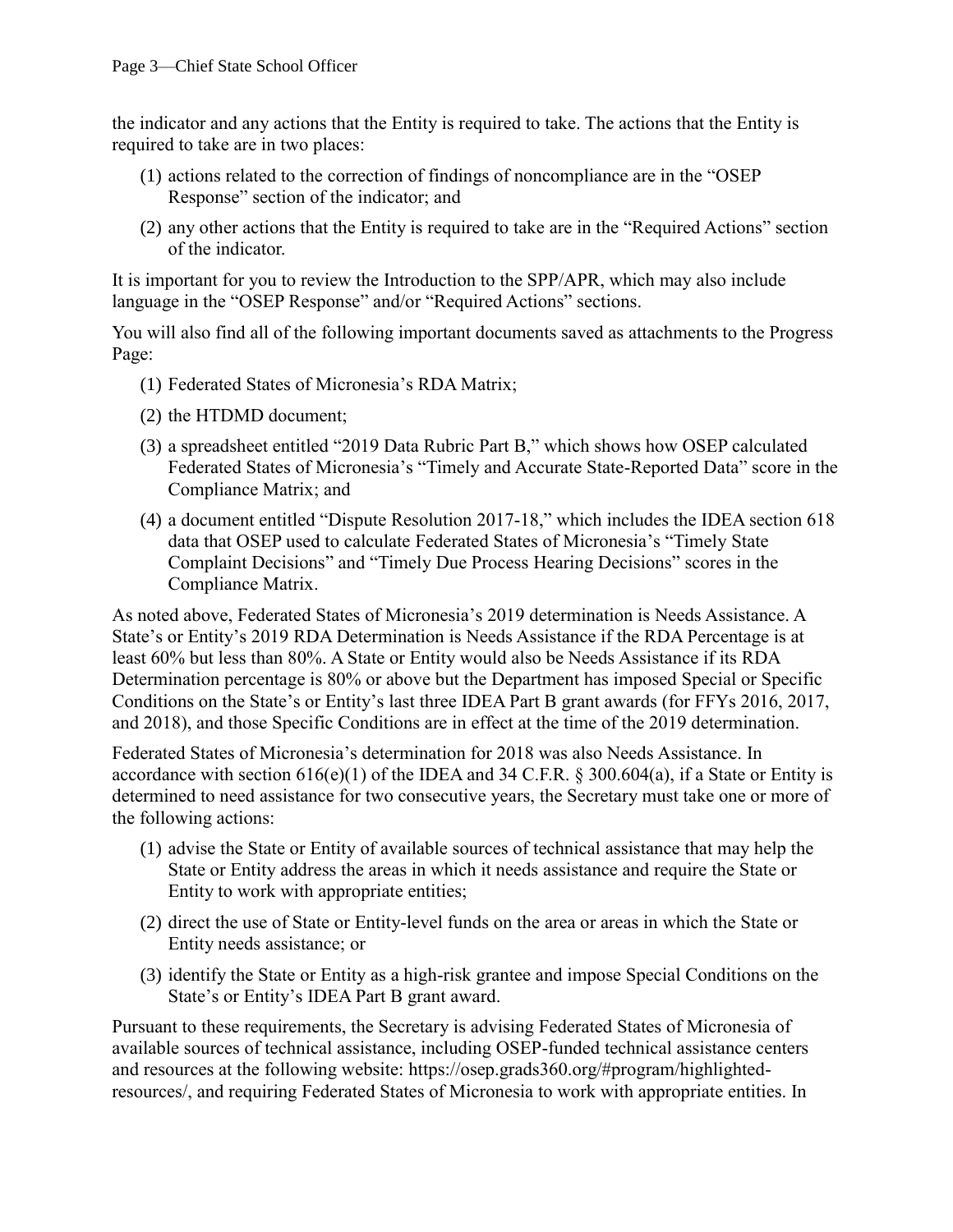addition, Federated States of Micronesia should consider accessing technical assistance from other Department-funded centers such as the Comprehensive Centers with resources at the following link: [http://www2.ed.gov/programs/newccp/index.html.](http://www2.ed.gov/programs/newccp/index.html) The Secretary directs Federated States of Micronesia to determine the results elements and/or compliance indicators, and improvement strategies, on which it will focus its use of available technical assistance, in order to improve its performance. We strongly encourage Federated States of Micronesia to access technical assistance related to those results elements and compliance indicators for which Federated States of Micronesia received a score of zero. Federated States of Micronesia must report with its FFY 2018 SPP/APR submission, due February 3, 2020, on:

- (1) the technical assistance sources from which Federated States of Micronesia received assistance; and
- (2) the actions Federated States of Micronesia took as a result of that technical assistance.

As required by IDEA section 616(e)(7) and 34 C.F.R. § 300.606, Federated States of Micronesia must notify the public that the Secretary of Education has taken the above enforcement actions, including, at a minimum, by posting a public notice on its website and distributing the notice to the media and through public agencies.

States and Entities were required to submit Phase III Year Three of the SSIP by April 1, 2019. OSEP appreciates Federated States of Micronesia's ongoing work on its SSIP and its efforts to improve results for students with disabilities. We have carefully reviewed your submission and will provide feedback in the upcoming weeks. Additionally, OSEP will continue to work with Federated States of Micronesia as it implements the fourth year of Phase III of the SSIP, which is due on April 1, 2020.

As a reminder, Federated States of Micronesia must make its SPP/APR available to the public by posting it on it's agency's website. Within the next several days, OSEP will be finalizing an Entity Profile that:

- (1) will be accessible to the public;
- (2) includes Federated States of Micronesia's determination letter and SPP/APR, and all related State and OSEP attachments; and
- (3) can be accessed via a URL unique to your Entity, which you can use to make your SPP/APR available to the public. We will provide you with the unique URL when it is live.